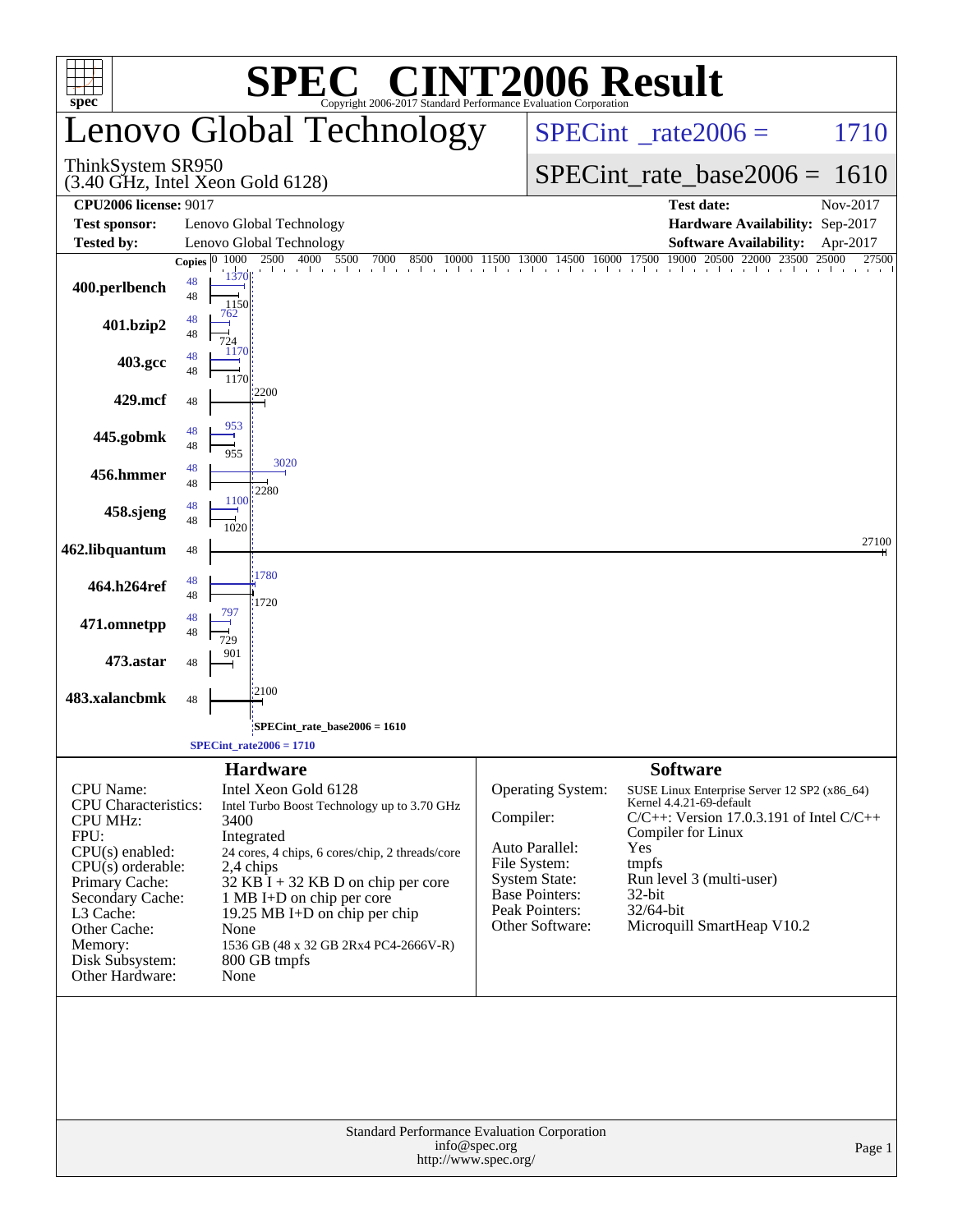

## enovo Global Technology

#### ThinkSystem SR950

(3.40 GHz, Intel Xeon Gold 6128)

SPECint rate $2006 = 1710$ 

#### [SPECint\\_rate\\_base2006 =](http://www.spec.org/auto/cpu2006/Docs/result-fields.html#SPECintratebase2006) 1610

**[Test sponsor:](http://www.spec.org/auto/cpu2006/Docs/result-fields.html#Testsponsor)** Lenovo Global Technology **[Hardware Availability:](http://www.spec.org/auto/cpu2006/Docs/result-fields.html#HardwareAvailability)** Sep-2017

**[CPU2006 license:](http://www.spec.org/auto/cpu2006/Docs/result-fields.html#CPU2006license)** 9017 **[Test date:](http://www.spec.org/auto/cpu2006/Docs/result-fields.html#Testdate)** Nov-2017 **[Tested by:](http://www.spec.org/auto/cpu2006/Docs/result-fields.html#Testedby)** Lenovo Global Technology **[Software Availability:](http://www.spec.org/auto/cpu2006/Docs/result-fields.html#SoftwareAvailability)** Apr-2017

#### **[Results Table](http://www.spec.org/auto/cpu2006/Docs/result-fields.html#ResultsTable)**

|                                                                                                          | <b>Base</b>   |                |       |                |       | <b>Peak</b>    |               |               |                |              |                |              |                |              |
|----------------------------------------------------------------------------------------------------------|---------------|----------------|-------|----------------|-------|----------------|---------------|---------------|----------------|--------------|----------------|--------------|----------------|--------------|
| <b>Benchmark</b>                                                                                         | <b>Copies</b> | <b>Seconds</b> | Ratio | <b>Seconds</b> | Ratio | <b>Seconds</b> | Ratio         | <b>Copies</b> | <b>Seconds</b> | <b>Ratio</b> | <b>Seconds</b> | <b>Ratio</b> | <b>Seconds</b> | <b>Ratio</b> |
| 400.perlbench                                                                                            | 48            | 408            | 1150  | 408            | 1150  | 410            | 1140 <b>1</b> | 48            | 341            | 1380         | 341            | 1370         | 342            | 1370         |
| 401.bzip2                                                                                                | 48            | 641            | 723   | 639            | 725   | 640            | 724           | 48            | 609            | 761          | 608            | 762          | 604            | 766          |
| $403.\mathrm{gcc}$                                                                                       | 48            | 331            | 1170  | 331            | 1170  | 331            | 1170          | 48            | 330            | 1170         | 330            | <b>1170</b>  | 329            | 1170         |
| $429$ .mcf                                                                                               | 48            | 199            | 2200  | 200            | 2190  | 199            | 2200          | 48            | 199            | 2200         | 200            | 2190         | <u>199</u>     | 2200         |
| $445$ .gobmk                                                                                             | 48            | 527            | 956   | 527            | 955   | 528            | 954           | 48            | 529            | 953          | 528            | 954          | 528            | 953          |
| 456.hmmer                                                                                                | 48            | 196            | 2290  | 196            | 2280  | 197            | <b>2280</b>   | 48            | 148            | 3020         | 148            | 3020         | 148            | 3030         |
| $458$ .sjeng                                                                                             | 48            | 571            | 1020  | 571            | 1020  | 571            | 1020          | 48            | 529            | 1100         | 529            | 1100         | 530            | 1100         |
| 462.libquantum                                                                                           | 48            | 36.7           | 27100 | 36.7           | 27100 | 36.5           | 27200         | 48            | 36.7           | 27100        | 36.7           | 27100        | 36.5           | 27200        |
| 464.h264ref                                                                                              | 48            | 612            | 1730  | 617            | 1720  | 620            | 1710          | 48            | 596            | 1780         | 596            | 1780         | 595            | 1790         |
| 471.omnetpp                                                                                              | 48            | 412            | 728   | 411            | 729   | 412            | 729           | 48            | 376            | 799          | 377            | 797          | 376            | <u>797</u>   |
| 473.astar                                                                                                | 48            | 374            | 900l  | 372            | 905   | 374            | 901           | 48            | 374            | 900          | 372            | 905          | 374            | 901          |
| 483.xalancbmk                                                                                            | 48            | 158            | 2100  | 158            | 2100  | 158            | 2100          | 48            | 158            | 2100         | 158            | 2100         | 158            | 2100         |
| Results appear in the order in which they were run. Bold underlined text indicates a median measurement. |               |                |       |                |       |                |               |               |                |              |                |              |                |              |

#### **[Submit Notes](http://www.spec.org/auto/cpu2006/Docs/result-fields.html#SubmitNotes)**

 The numactl mechanism was used to bind copies to processors. The config file option 'submit' was used to generate numactl commands to bind each copy to a specific processor. For details, please see the config file.

#### **[Operating System Notes](http://www.spec.org/auto/cpu2006/Docs/result-fields.html#OperatingSystemNotes)**

 Stack size set to unlimited using "ulimit -s unlimited" Tmpfs filesystem can be set with: mount -t tmpfs -o size=800g tmpfs /home Process tuning setting:<br>echo 50000 > /proc echo 50000 > /proc/sys/kernel/sched\_cfs\_bandwidth\_slice\_us echo 240000000 > /proc/sys/kernel/sched\_latency\_ns echo 5000000 > /proc/sys/kernel/sched\_migration\_cost\_ns echo 100000000 > /proc/sys/kernel/sched\_min\_granularity\_ns echo 150000000 > /proc/sys/kernel/sched\_wakeup\_granularity\_ns

#### **[Platform Notes](http://www.spec.org/auto/cpu2006/Docs/result-fields.html#PlatformNotes)**

BIOS configuration: Choose Operating Mode set to Maximum Performance SNC set to Enable DCU Streamer Prefetcher set to Disable Stale AtoS set to Enable LLC dead line alloc set to Disable Sysinfo program /home/cpu2006-1.2-ic17.0u3/config/sysinfo.rev6993 Revision 6993 of 2015-11-06 (b5e8d4b4eb51ed28d7f98696cbe290c1) running on linux-uyxw Wed Nov 1 20:33:16 2017 Continued on next page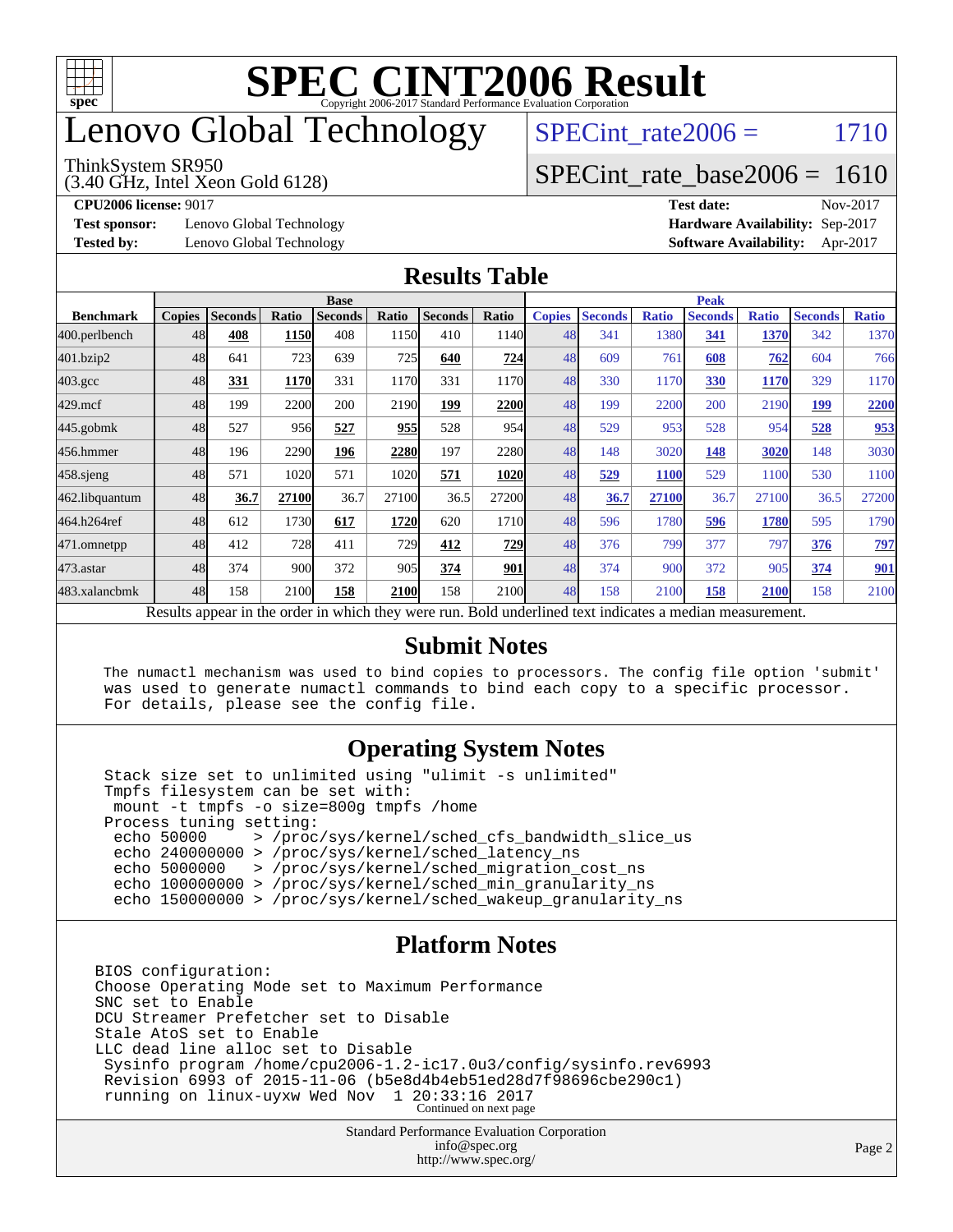

### enovo Global Technology

SPECint rate $2006 = 1710$ 

(3.40 GHz, Intel Xeon Gold 6128) ThinkSystem SR950

[SPECint\\_rate\\_base2006 =](http://www.spec.org/auto/cpu2006/Docs/result-fields.html#SPECintratebase2006) 1610

**[Test sponsor:](http://www.spec.org/auto/cpu2006/Docs/result-fields.html#Testsponsor)** Lenovo Global Technology **[Hardware Availability:](http://www.spec.org/auto/cpu2006/Docs/result-fields.html#HardwareAvailability)** Sep-2017 **[Tested by:](http://www.spec.org/auto/cpu2006/Docs/result-fields.html#Testedby)** Lenovo Global Technology **[Software Availability:](http://www.spec.org/auto/cpu2006/Docs/result-fields.html#SoftwareAvailability)** Apr-2017

**[CPU2006 license:](http://www.spec.org/auto/cpu2006/Docs/result-fields.html#CPU2006license)** 9017 **[Test date:](http://www.spec.org/auto/cpu2006/Docs/result-fields.html#Testdate)** Nov-2017

#### **[Platform Notes \(Continued\)](http://www.spec.org/auto/cpu2006/Docs/result-fields.html#PlatformNotes)**

Standard Performance Evaluation Corporation [info@spec.org](mailto:info@spec.org) This section contains SUT (System Under Test) info as seen by some common utilities. To remove or add to this section, see: <http://www.spec.org/cpu2006/Docs/config.html#sysinfo> From /proc/cpuinfo model name : Intel(R) Xeon(R) Gold 6128 CPU @ 3.40GHz 4 "physical id"s (chips) 48 "processors" cores, siblings (Caution: counting these is hw and system dependent. The following excerpts from /proc/cpuinfo might not be reliable. Use with caution.) cpu cores : 6 siblings : 12 physical 0: cores 0 6 9 10 11 13 physical 1: cores 0 6 9 10 11 13 physical 2: cores 0 6 9 10 11 13 physical 3: cores 2 3 4 5 10 11 cache size : 19712 KB From /proc/meminfo MemTotal: 1584766288 kB HugePages\_Total: 0 Hugepagesize: 2048 kB From /etc/\*release\* /etc/\*version\* SuSE-release: SUSE Linux Enterprise Server 12 (x86\_64) VERSION = 12 PATCHLEVEL = 2 # This file is deprecated and will be removed in a future service pack or release. # Please check /etc/os-release for details about this release. os-release: NAME="SLES" VERSION="12-SP2" VERSION\_ID="12.2" PRETTY\_NAME="SUSE Linux Enterprise Server 12 SP2" ID="sles" ANSI\_COLOR="0;32" CPE\_NAME="cpe:/o:suse:sles:12:sp2" uname -a: Linux linux-uyxw 4.4.21-69-default #1 SMP Tue Oct 25 10:58:20 UTC 2016 (9464f67) x86\_64 x86\_64 x86\_64 GNU/Linux run-level 3 Nov 1 20:31 SPEC is set to: /home/cpu2006-1.2-ic17.0u3<br>Filesystem Type Size Used Avail Used Avail Use% Mounted on tmpfs tmpfs 800G 5.0G 796G 1% /home Additional information from dmidecode: Continued on next page

<http://www.spec.org/>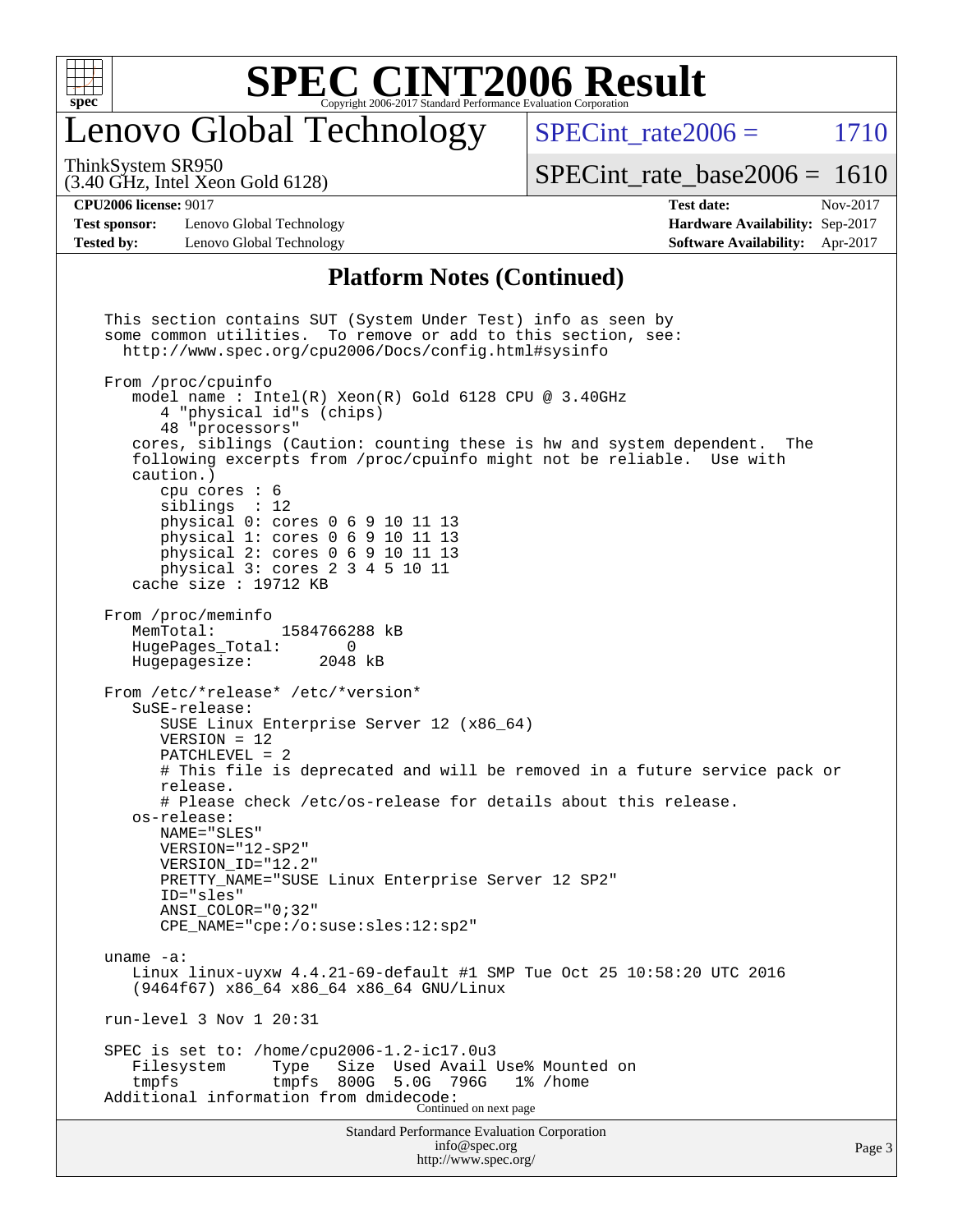

# enovo Global Technology

SPECint rate $2006 = 1710$ 

ThinkSystem SR950

(3.40 GHz, Intel Xeon Gold 6128)

[SPECint\\_rate\\_base2006 =](http://www.spec.org/auto/cpu2006/Docs/result-fields.html#SPECintratebase2006) 1610

**[Test sponsor:](http://www.spec.org/auto/cpu2006/Docs/result-fields.html#Testsponsor)** Lenovo Global Technology **[Hardware Availability:](http://www.spec.org/auto/cpu2006/Docs/result-fields.html#HardwareAvailability)** Sep-2017 **[Tested by:](http://www.spec.org/auto/cpu2006/Docs/result-fields.html#Testedby)** Lenovo Global Technology **[Software Availability:](http://www.spec.org/auto/cpu2006/Docs/result-fields.html#SoftwareAvailability)** Apr-2017

# **[CPU2006 license:](http://www.spec.org/auto/cpu2006/Docs/result-fields.html#CPU2006license)** 9017 **[Test date:](http://www.spec.org/auto/cpu2006/Docs/result-fields.html#Testdate)** Nov-2017

#### **[Platform Notes \(Continued\)](http://www.spec.org/auto/cpu2006/Docs/result-fields.html#PlatformNotes)**

 Warning: Use caution when you interpret this section. The 'dmidecode' program reads system data which is "intended to allow hardware to be accurately determined", but the intent may not be met, as there are frequent changes to hardware, firmware, and the "DMTF SMBIOS" standard.

 BIOS Lenovo -[PSE103K-1.00]- 06/19/2017 Memory: 48x NO DIMM NO DIMM 48x Samsung M393A4K40BB2-CTD 32 GB 2 rank 2666 MHz

(End of data from sysinfo program)

#### **[General Notes](http://www.spec.org/auto/cpu2006/Docs/result-fields.html#GeneralNotes)**

Environment variables set by runspec before the start of the run: LD\_LIBRARY\_PATH = "/home/cpu2006-1.2-ic17.0u3/lib/ia32:/home/cpu2006-1.2-ic17.0u3/lib/intel64:/home/cpu2006-1.2-ic17.0u3/sh10.2"

 Binaries compiled on a system with 1x Intel Core i7-4790 CPU + 32GB RAM memory using Redhat Enterprise Linux 7.2 Transparent Huge Pages enabled by default Filesystem page cache cleared with: shell invocation of 'sync; echo 3 > /proc/sys/vm/drop\_caches' prior to run runspec command invoked through numactl i.e.: numactl --interleave=all runspec <etc>

### **[Base Compiler Invocation](http://www.spec.org/auto/cpu2006/Docs/result-fields.html#BaseCompilerInvocation)**

[C benchmarks](http://www.spec.org/auto/cpu2006/Docs/result-fields.html#Cbenchmarks):

[icc -m32 -L/opt/intel/compilers\\_and\\_libraries\\_2017/linux/lib/ia32](http://www.spec.org/cpu2006/results/res2017q4/cpu2006-20171211-51039.flags.html#user_CCbase_intel_icc_c29f3ff5a7ed067b11e4ec10a03f03ae)

[C++ benchmarks:](http://www.spec.org/auto/cpu2006/Docs/result-fields.html#CXXbenchmarks)

[icpc -m32 -L/opt/intel/compilers\\_and\\_libraries\\_2017/linux/lib/ia32](http://www.spec.org/cpu2006/results/res2017q4/cpu2006-20171211-51039.flags.html#user_CXXbase_intel_icpc_8c35c7808b62dab9ae41a1aa06361b6b)

### **[Base Portability Flags](http://www.spec.org/auto/cpu2006/Docs/result-fields.html#BasePortabilityFlags)**

 400.perlbench: [-D\\_FILE\\_OFFSET\\_BITS=64](http://www.spec.org/cpu2006/results/res2017q4/cpu2006-20171211-51039.flags.html#user_basePORTABILITY400_perlbench_file_offset_bits_64_438cf9856305ebd76870a2c6dc2689ab) [-DSPEC\\_CPU\\_LINUX\\_IA32](http://www.spec.org/cpu2006/results/res2017q4/cpu2006-20171211-51039.flags.html#b400.perlbench_baseCPORTABILITY_DSPEC_CPU_LINUX_IA32) 401.bzip2: [-D\\_FILE\\_OFFSET\\_BITS=64](http://www.spec.org/cpu2006/results/res2017q4/cpu2006-20171211-51039.flags.html#user_basePORTABILITY401_bzip2_file_offset_bits_64_438cf9856305ebd76870a2c6dc2689ab) 403.gcc: [-D\\_FILE\\_OFFSET\\_BITS=64](http://www.spec.org/cpu2006/results/res2017q4/cpu2006-20171211-51039.flags.html#user_basePORTABILITY403_gcc_file_offset_bits_64_438cf9856305ebd76870a2c6dc2689ab) 429.mcf: [-D\\_FILE\\_OFFSET\\_BITS=64](http://www.spec.org/cpu2006/results/res2017q4/cpu2006-20171211-51039.flags.html#user_basePORTABILITY429_mcf_file_offset_bits_64_438cf9856305ebd76870a2c6dc2689ab) 445.gobmk: [-D\\_FILE\\_OFFSET\\_BITS=64](http://www.spec.org/cpu2006/results/res2017q4/cpu2006-20171211-51039.flags.html#user_basePORTABILITY445_gobmk_file_offset_bits_64_438cf9856305ebd76870a2c6dc2689ab) 456.hmmer: [-D\\_FILE\\_OFFSET\\_BITS=64](http://www.spec.org/cpu2006/results/res2017q4/cpu2006-20171211-51039.flags.html#user_basePORTABILITY456_hmmer_file_offset_bits_64_438cf9856305ebd76870a2c6dc2689ab) 458.sjeng: [-D\\_FILE\\_OFFSET\\_BITS=64](http://www.spec.org/cpu2006/results/res2017q4/cpu2006-20171211-51039.flags.html#user_basePORTABILITY458_sjeng_file_offset_bits_64_438cf9856305ebd76870a2c6dc2689ab) 462.libquantum: [-D\\_FILE\\_OFFSET\\_BITS=64](http://www.spec.org/cpu2006/results/res2017q4/cpu2006-20171211-51039.flags.html#user_basePORTABILITY462_libquantum_file_offset_bits_64_438cf9856305ebd76870a2c6dc2689ab) [-DSPEC\\_CPU\\_LINUX](http://www.spec.org/cpu2006/results/res2017q4/cpu2006-20171211-51039.flags.html#b462.libquantum_baseCPORTABILITY_DSPEC_CPU_LINUX) 464.h264ref: [-D\\_FILE\\_OFFSET\\_BITS=64](http://www.spec.org/cpu2006/results/res2017q4/cpu2006-20171211-51039.flags.html#user_basePORTABILITY464_h264ref_file_offset_bits_64_438cf9856305ebd76870a2c6dc2689ab) 471.omnetpp: [-D\\_FILE\\_OFFSET\\_BITS=64](http://www.spec.org/cpu2006/results/res2017q4/cpu2006-20171211-51039.flags.html#user_basePORTABILITY471_omnetpp_file_offset_bits_64_438cf9856305ebd76870a2c6dc2689ab)

Continued on next page

Standard Performance Evaluation Corporation [info@spec.org](mailto:info@spec.org) <http://www.spec.org/>

Page 4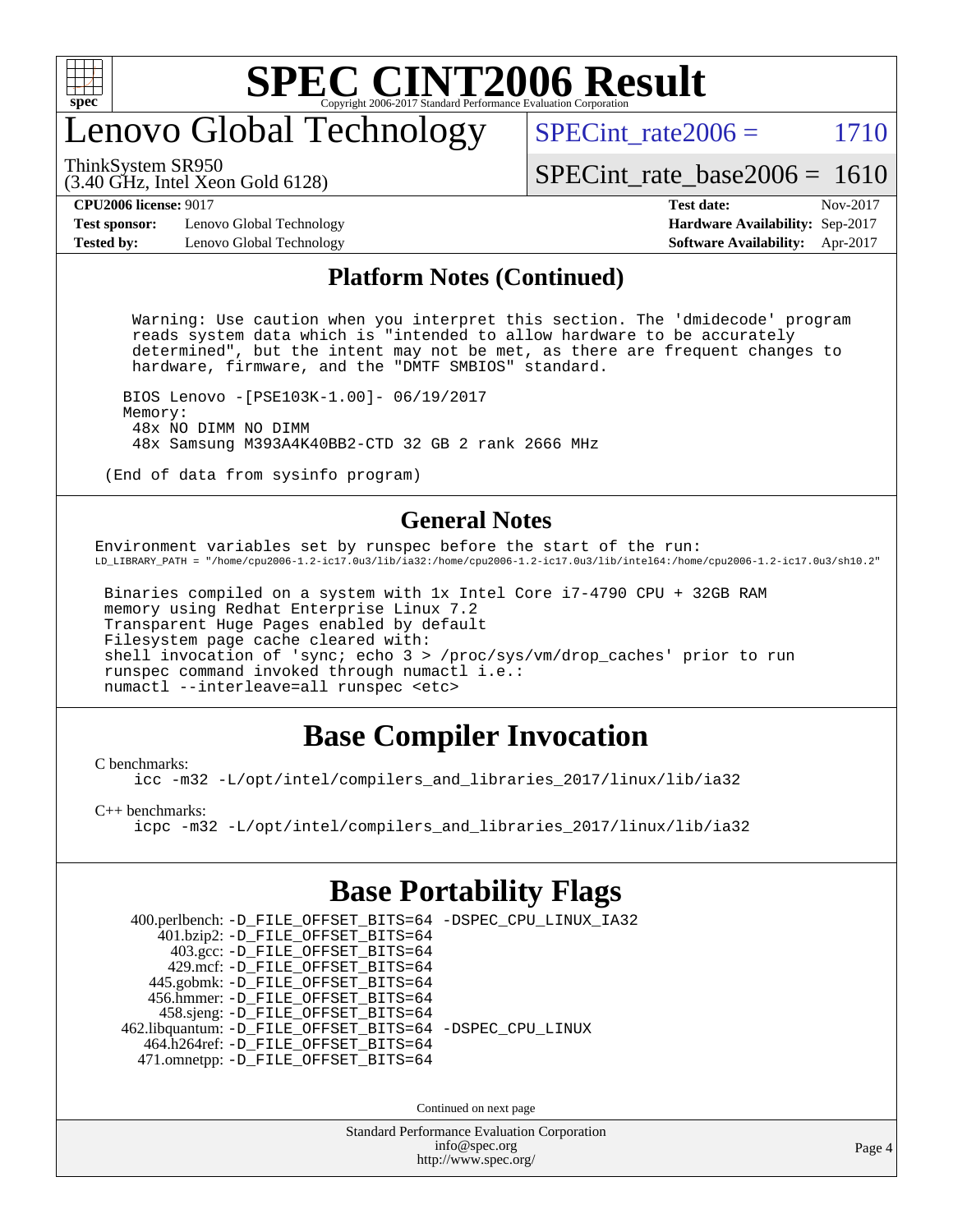

# enovo Global Technology

ThinkSystem SR950

SPECint rate $2006 = 1710$ 

[SPECint\\_rate\\_base2006 =](http://www.spec.org/auto/cpu2006/Docs/result-fields.html#SPECintratebase2006) 1610

(3.40 GHz, Intel Xeon Gold 6128)

**[Test sponsor:](http://www.spec.org/auto/cpu2006/Docs/result-fields.html#Testsponsor)** Lenovo Global Technology **[Hardware Availability:](http://www.spec.org/auto/cpu2006/Docs/result-fields.html#HardwareAvailability)** Sep-2017

**[CPU2006 license:](http://www.spec.org/auto/cpu2006/Docs/result-fields.html#CPU2006license)** 9017 **[Test date:](http://www.spec.org/auto/cpu2006/Docs/result-fields.html#Testdate)** Nov-2017 **[Tested by:](http://www.spec.org/auto/cpu2006/Docs/result-fields.html#Testedby)** Lenovo Global Technology **[Software Availability:](http://www.spec.org/auto/cpu2006/Docs/result-fields.html#SoftwareAvailability)** Apr-2017

### **[Base Portability Flags \(Continued\)](http://www.spec.org/auto/cpu2006/Docs/result-fields.html#BasePortabilityFlags)**

473.astar: [-D\\_FILE\\_OFFSET\\_BITS=64](http://www.spec.org/cpu2006/results/res2017q4/cpu2006-20171211-51039.flags.html#user_basePORTABILITY473_astar_file_offset_bits_64_438cf9856305ebd76870a2c6dc2689ab)

483.xalancbmk: [-D\\_FILE\\_OFFSET\\_BITS=64](http://www.spec.org/cpu2006/results/res2017q4/cpu2006-20171211-51039.flags.html#user_basePORTABILITY483_xalancbmk_file_offset_bits_64_438cf9856305ebd76870a2c6dc2689ab) [-DSPEC\\_CPU\\_LINUX](http://www.spec.org/cpu2006/results/res2017q4/cpu2006-20171211-51039.flags.html#b483.xalancbmk_baseCXXPORTABILITY_DSPEC_CPU_LINUX)

#### **[Base Optimization Flags](http://www.spec.org/auto/cpu2006/Docs/result-fields.html#BaseOptimizationFlags)**

[C benchmarks](http://www.spec.org/auto/cpu2006/Docs/result-fields.html#Cbenchmarks):

[-xCORE-AVX512](http://www.spec.org/cpu2006/results/res2017q4/cpu2006-20171211-51039.flags.html#user_CCbase_f-xCORE-AVX512) [-ipo](http://www.spec.org/cpu2006/results/res2017q4/cpu2006-20171211-51039.flags.html#user_CCbase_f-ipo) [-O3](http://www.spec.org/cpu2006/results/res2017q4/cpu2006-20171211-51039.flags.html#user_CCbase_f-O3) [-no-prec-div](http://www.spec.org/cpu2006/results/res2017q4/cpu2006-20171211-51039.flags.html#user_CCbase_f-no-prec-div) [-qopt-prefetch](http://www.spec.org/cpu2006/results/res2017q4/cpu2006-20171211-51039.flags.html#user_CCbase_f-qopt-prefetch) [-qopt-mem-layout-trans=3](http://www.spec.org/cpu2006/results/res2017q4/cpu2006-20171211-51039.flags.html#user_CCbase_f-qopt-mem-layout-trans_170f5be61cd2cedc9b54468c59262d5d)

[C++ benchmarks:](http://www.spec.org/auto/cpu2006/Docs/result-fields.html#CXXbenchmarks)

[-xCORE-AVX512](http://www.spec.org/cpu2006/results/res2017q4/cpu2006-20171211-51039.flags.html#user_CXXbase_f-xCORE-AVX512) [-ipo](http://www.spec.org/cpu2006/results/res2017q4/cpu2006-20171211-51039.flags.html#user_CXXbase_f-ipo) [-O3](http://www.spec.org/cpu2006/results/res2017q4/cpu2006-20171211-51039.flags.html#user_CXXbase_f-O3) [-no-prec-div](http://www.spec.org/cpu2006/results/res2017q4/cpu2006-20171211-51039.flags.html#user_CXXbase_f-no-prec-div) [-qopt-prefetch](http://www.spec.org/cpu2006/results/res2017q4/cpu2006-20171211-51039.flags.html#user_CXXbase_f-qopt-prefetch) [-qopt-mem-layout-trans=3](http://www.spec.org/cpu2006/results/res2017q4/cpu2006-20171211-51039.flags.html#user_CXXbase_f-qopt-mem-layout-trans_170f5be61cd2cedc9b54468c59262d5d) [-Wl,-z,muldefs](http://www.spec.org/cpu2006/results/res2017q4/cpu2006-20171211-51039.flags.html#user_CXXbase_link_force_multiple1_74079c344b956b9658436fd1b6dd3a8a) [-L/sh10.2 -lsmartheap](http://www.spec.org/cpu2006/results/res2017q4/cpu2006-20171211-51039.flags.html#user_CXXbase_SmartHeap_b831f2d313e2fffa6dfe3f00ffc1f1c0)

### **[Base Other Flags](http://www.spec.org/auto/cpu2006/Docs/result-fields.html#BaseOtherFlags)**

[C benchmarks](http://www.spec.org/auto/cpu2006/Docs/result-fields.html#Cbenchmarks):

403.gcc: [-Dalloca=\\_alloca](http://www.spec.org/cpu2006/results/res2017q4/cpu2006-20171211-51039.flags.html#b403.gcc_baseEXTRA_CFLAGS_Dalloca_be3056838c12de2578596ca5467af7f3)

#### **[Peak Compiler Invocation](http://www.spec.org/auto/cpu2006/Docs/result-fields.html#PeakCompilerInvocation)**

[C benchmarks \(except as noted below\)](http://www.spec.org/auto/cpu2006/Docs/result-fields.html#Cbenchmarksexceptasnotedbelow):

[icc -m32 -L/opt/intel/compilers\\_and\\_libraries\\_2017/linux/lib/ia32](http://www.spec.org/cpu2006/results/res2017q4/cpu2006-20171211-51039.flags.html#user_CCpeak_intel_icc_c29f3ff5a7ed067b11e4ec10a03f03ae)

400.perlbench: [icc -m64](http://www.spec.org/cpu2006/results/res2017q4/cpu2006-20171211-51039.flags.html#user_peakCCLD400_perlbench_intel_icc_64bit_bda6cc9af1fdbb0edc3795bac97ada53)

401.bzip2: [icc -m64](http://www.spec.org/cpu2006/results/res2017q4/cpu2006-20171211-51039.flags.html#user_peakCCLD401_bzip2_intel_icc_64bit_bda6cc9af1fdbb0edc3795bac97ada53)

456.hmmer: [icc -m64](http://www.spec.org/cpu2006/results/res2017q4/cpu2006-20171211-51039.flags.html#user_peakCCLD456_hmmer_intel_icc_64bit_bda6cc9af1fdbb0edc3795bac97ada53)

458.sjeng: [icc -m64](http://www.spec.org/cpu2006/results/res2017q4/cpu2006-20171211-51039.flags.html#user_peakCCLD458_sjeng_intel_icc_64bit_bda6cc9af1fdbb0edc3795bac97ada53)

[C++ benchmarks:](http://www.spec.org/auto/cpu2006/Docs/result-fields.html#CXXbenchmarks)

[icpc -m32 -L/opt/intel/compilers\\_and\\_libraries\\_2017/linux/lib/ia32](http://www.spec.org/cpu2006/results/res2017q4/cpu2006-20171211-51039.flags.html#user_CXXpeak_intel_icpc_8c35c7808b62dab9ae41a1aa06361b6b)

#### **[Peak Portability Flags](http://www.spec.org/auto/cpu2006/Docs/result-fields.html#PeakPortabilityFlags)**

 400.perlbench: [-DSPEC\\_CPU\\_LP64](http://www.spec.org/cpu2006/results/res2017q4/cpu2006-20171211-51039.flags.html#b400.perlbench_peakCPORTABILITY_DSPEC_CPU_LP64) [-DSPEC\\_CPU\\_LINUX\\_X64](http://www.spec.org/cpu2006/results/res2017q4/cpu2006-20171211-51039.flags.html#b400.perlbench_peakCPORTABILITY_DSPEC_CPU_LINUX_X64) 401.bzip2: [-DSPEC\\_CPU\\_LP64](http://www.spec.org/cpu2006/results/res2017q4/cpu2006-20171211-51039.flags.html#suite_peakCPORTABILITY401_bzip2_DSPEC_CPU_LP64) 403.gcc: [-D\\_FILE\\_OFFSET\\_BITS=64](http://www.spec.org/cpu2006/results/res2017q4/cpu2006-20171211-51039.flags.html#user_peakPORTABILITY403_gcc_file_offset_bits_64_438cf9856305ebd76870a2c6dc2689ab) 429.mcf: [-D\\_FILE\\_OFFSET\\_BITS=64](http://www.spec.org/cpu2006/results/res2017q4/cpu2006-20171211-51039.flags.html#user_peakPORTABILITY429_mcf_file_offset_bits_64_438cf9856305ebd76870a2c6dc2689ab)

Continued on next page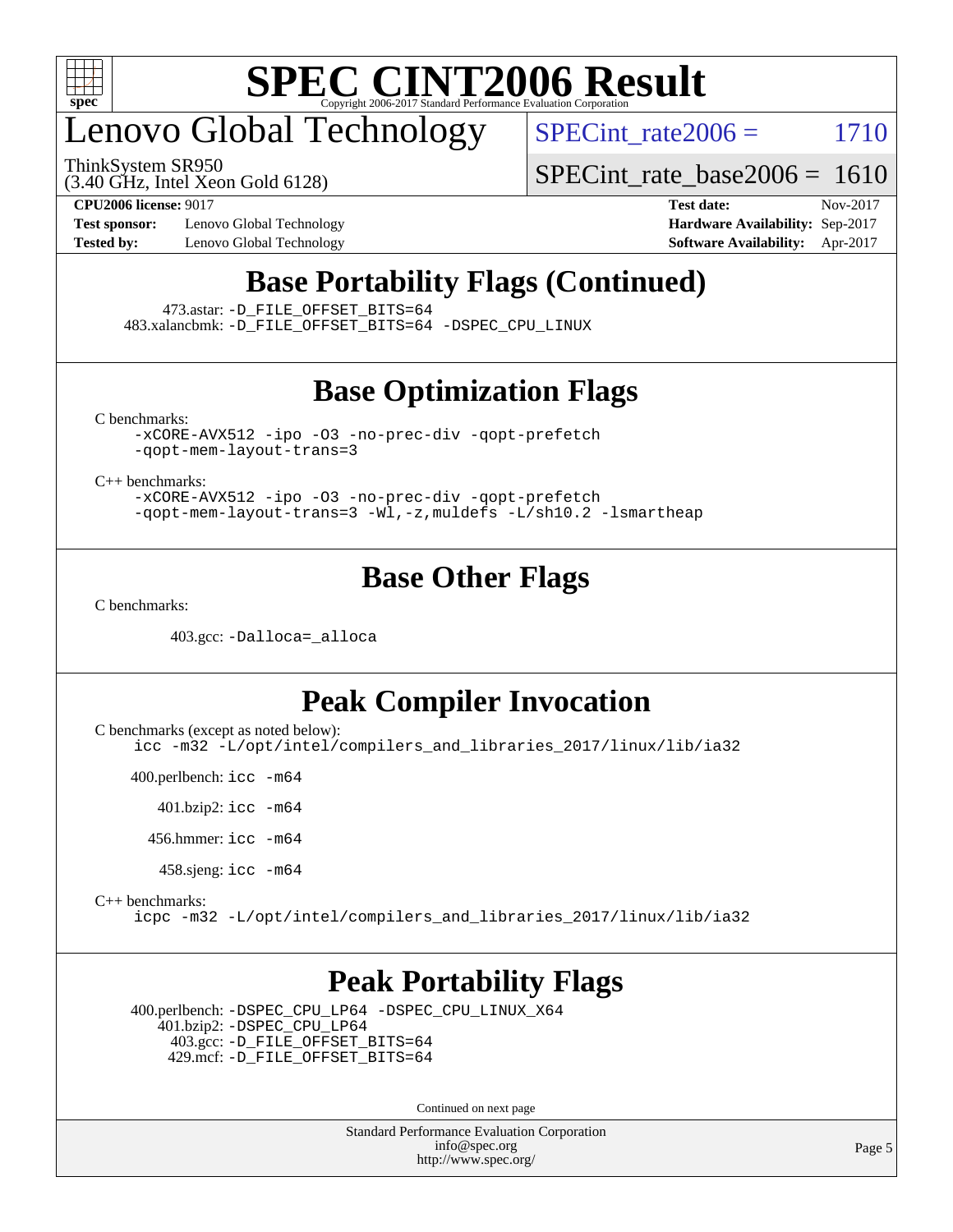

enovo Global Technology

SPECint rate $2006 =$  1710

ThinkSystem SR950

(3.40 GHz, Intel Xeon Gold 6128)

[SPECint\\_rate\\_base2006 =](http://www.spec.org/auto/cpu2006/Docs/result-fields.html#SPECintratebase2006) 1610

**[Test sponsor:](http://www.spec.org/auto/cpu2006/Docs/result-fields.html#Testsponsor)** Lenovo Global Technology **[Hardware Availability:](http://www.spec.org/auto/cpu2006/Docs/result-fields.html#HardwareAvailability)** Sep-2017 **[Tested by:](http://www.spec.org/auto/cpu2006/Docs/result-fields.html#Testedby)** Lenovo Global Technology **[Software Availability:](http://www.spec.org/auto/cpu2006/Docs/result-fields.html#SoftwareAvailability)** Apr-2017

**[CPU2006 license:](http://www.spec.org/auto/cpu2006/Docs/result-fields.html#CPU2006license)** 9017 **[Test date:](http://www.spec.org/auto/cpu2006/Docs/result-fields.html#Testdate)** Nov-2017

### **[Peak Portability Flags \(Continued\)](http://www.spec.org/auto/cpu2006/Docs/result-fields.html#PeakPortabilityFlags)**

| 445.gobmk: -D_FILE_OFFSET_BITS=64                       |  |
|---------------------------------------------------------|--|
| 456.hmmer: - DSPEC CPU LP64                             |  |
| 458.sjeng: -DSPEC_CPU_LP64                              |  |
| 462.libquantum: -D_FILE_OFFSET_BITS=64 -DSPEC_CPU_LINUX |  |
| 464.h264ref: -D_FILE_OFFSET_BITS=64                     |  |
| 471.omnetpp: -D_FILE_OFFSET_BITS=64                     |  |
| 473.astar: -D_FILE_OFFSET_BITS=64                       |  |
| 483.xalancbmk: -D_FILE_OFFSET_BITS=64 -DSPEC_CPU_LINUX  |  |

### **[Peak Optimization Flags](http://www.spec.org/auto/cpu2006/Docs/result-fields.html#PeakOptimizationFlags)**

[C benchmarks](http://www.spec.org/auto/cpu2006/Docs/result-fields.html#Cbenchmarks):

```
 400.perlbench: -prof-gen(pass 1) -prof-use(pass 2) -xCORE-AVX512(pass 2)
                -par-num-threads=1(pass 1) -ipo(pass 2) -O3(pass 2)
                -no-prec-div(pass 2) -auto-ilp32 -qopt-mem-layout-trans=3
        401.bzip2: -prof-gen(pass 1) -prof-use(pass 2) -xCORE-AVX512(pass 2)
                -par-num-threads=1(pass 1) -ipo(pass 2) -O3(pass 2)
                -no-prec-div(pass 2) -qopt-prefetch -auto-ilp32
                -qopt-mem-layout-trans=3
          403.gcc: -xCORE-AVX512 -ipo -O3 -no-prec-div
                -qopt-mem-layout-trans=3
        429.mcf: basepeak = yes
       445.gobmk: -prof-gen(pass 1) -prof-use(pass 2) -xCORE-AVX512(pass 2)
                -par-num-threads=1(pass 1) -ipo(pass 2) -O3(pass 2)
                -no-prec-div(pass 2) -qopt-mem-layout-trans=3
       456.hmmer: -xCORE-AVX512 -ipo -O3 -no-prec-div -unroll2 -auto-ilp32
                -qopt-mem-layout-trans=3
        458.sjeng: -prof-gen(pass 1) -prof-use(pass 2) -xCORE-AVX512(pass 2)
                -par-num-threads=1(pass 1) -ipo(pass 2) -O3(pass 2)
                -no-prec-div(pass 2) -unroll4 -auto-ilp32
                -qopt-mem-layout-trans=3
    462.libquantum: basepeak = yes
      464.h264ref: -prof-gen(pass 1) -prof-use(pass 2) -xCORE-AVX512(pass 2)
                -par-num-threads=1(pass 1) -ipo(pass 2) -O3(pass 2)
                -no-prec-div(pass 2) -unroll2 -qopt-mem-layout-trans=3
C++ benchmarks:
```
Continued on next page